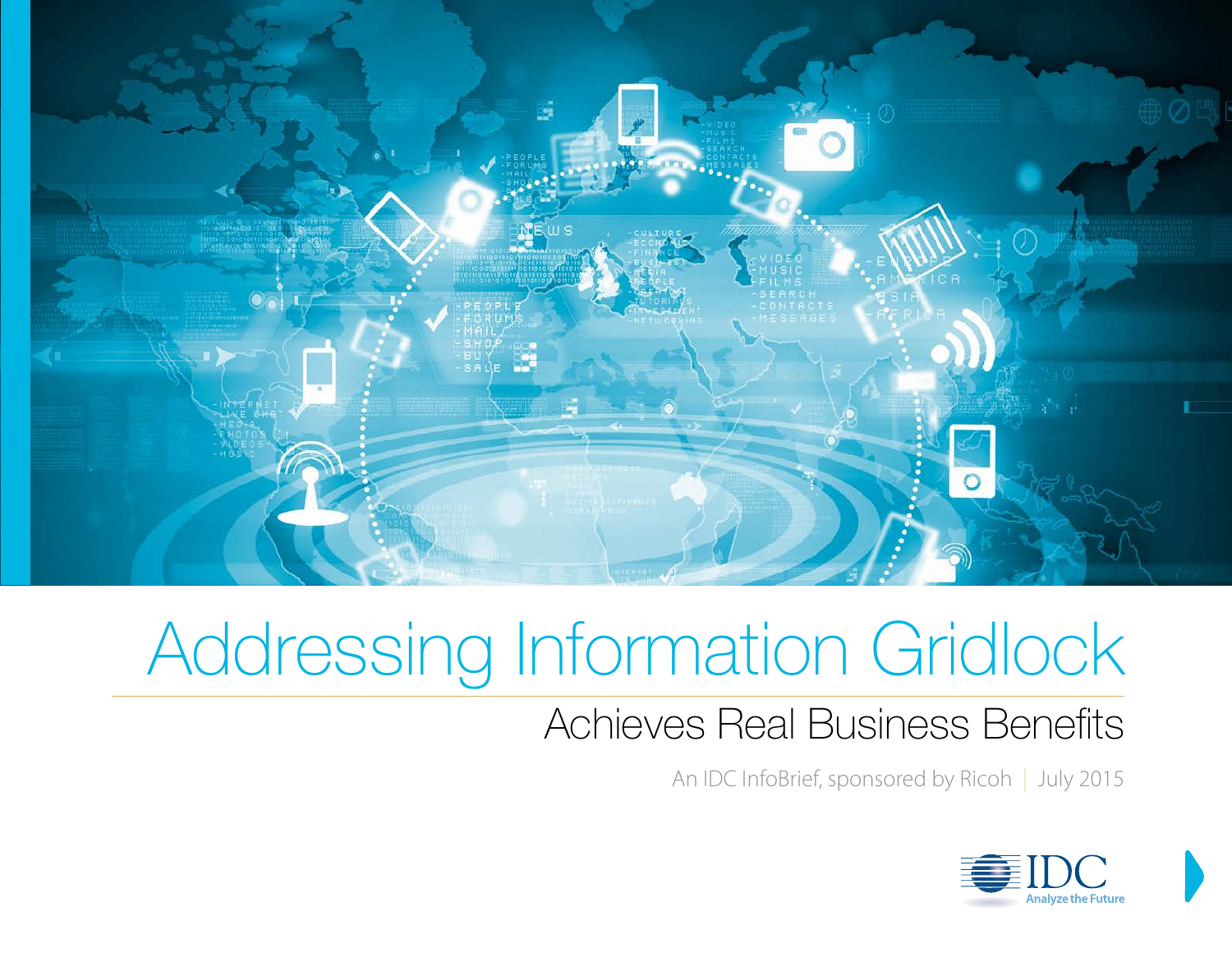Achieves Real Business Benefits

# Study Methodology

IDC conducted a global survey of 292 director-level and above executives from IT and lines of business in US companies with 500 or more employees.

This was backed up by 12 in-depth interviews with line of business and IT executives from companies with a high level of information mobility.

The goals: understand the business benefits of information mobility and the current state of information mobility across organizations; learn what sets the most information-mobility mature organizations apart from other organizations.



#### Survey Participant Profile

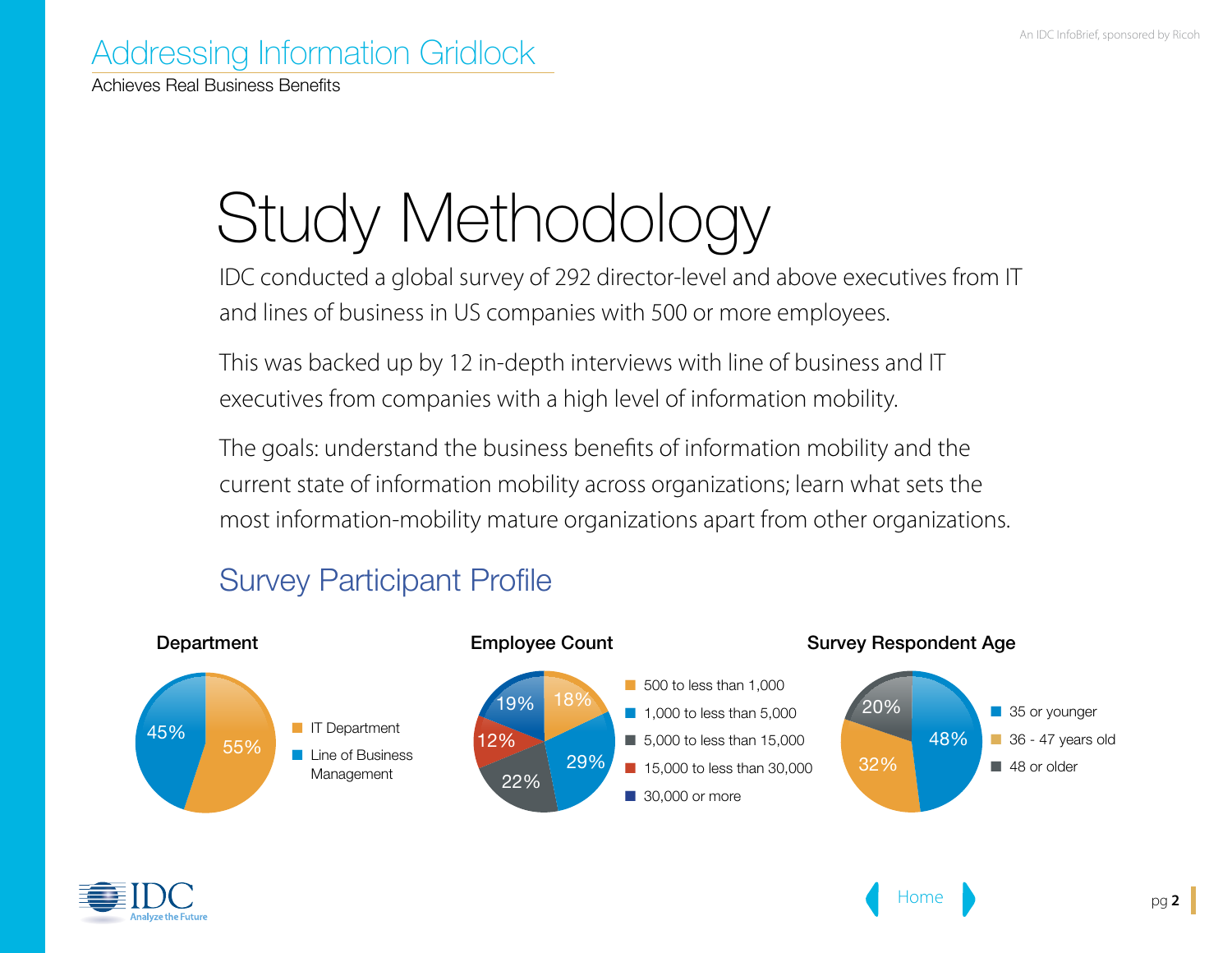Achieves Real Business Benefits

# What Is Information Mobility?

### Information Mobility is the ability to:

- $\checkmark$  Seamlessly move information between paper, digital and legacy formats (e.g. mainframe, microfilm), and from any IT platform to another.
- $\blacktriangleright$  Find and integrate information within and across repositories whether on-premise or cloud, and...
- $\blacktriangleright$  As a result, drive better business outcomes.



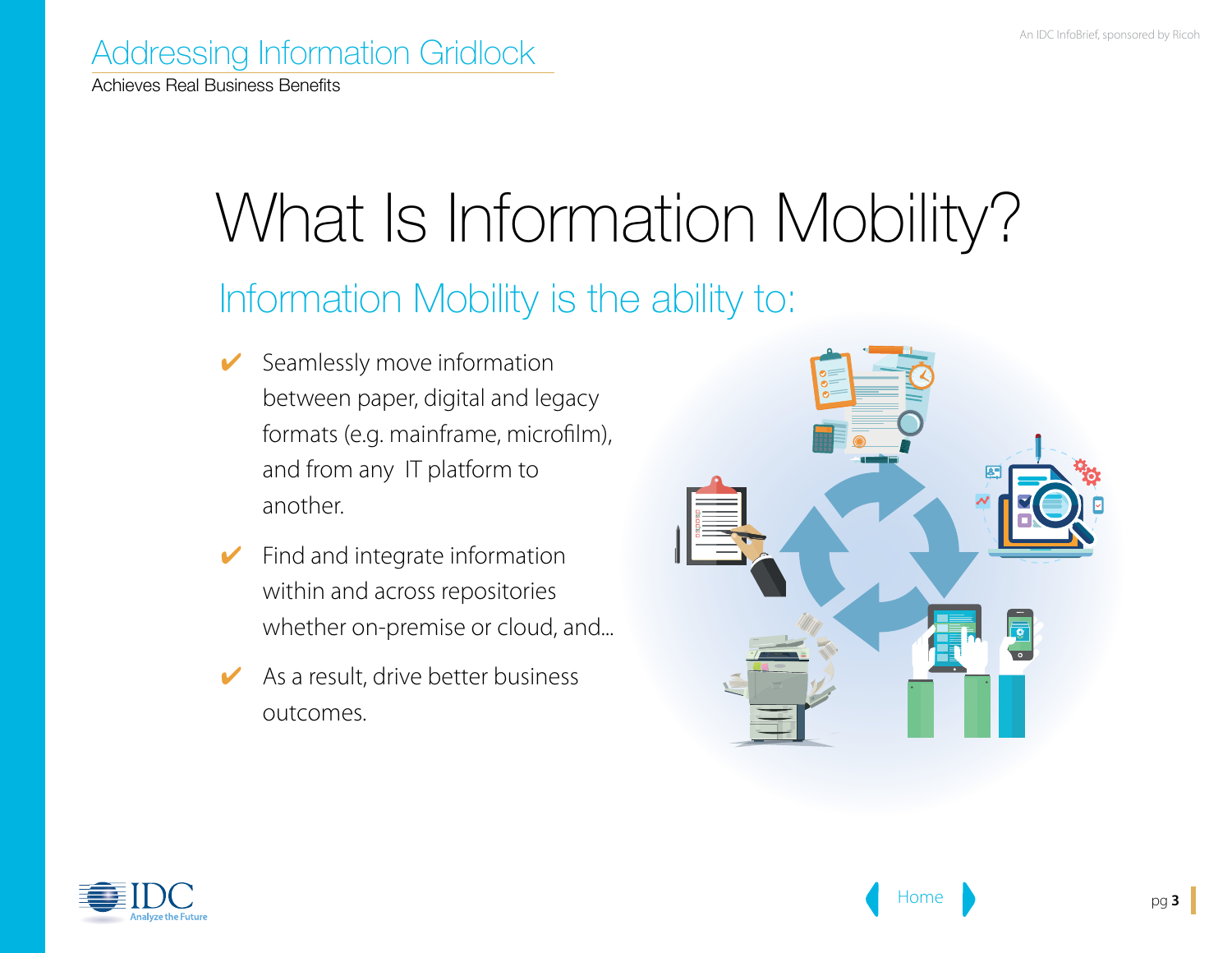Achieves Real Business Benefits

### Information Mobility Is a Core Requirement for Today's Mobile Workforce



Almost half of employees spend 50% or more of their time working from non-traditional locations.

- **n** Primarily office worker
- Primarily mobile worker
- $\blacksquare$  Primarily home remote worker
- $\blacksquare$  Equal time in two to three of the above

They need access to key enterprise information and data to get their jobs done any time, anywhere, and on any device.

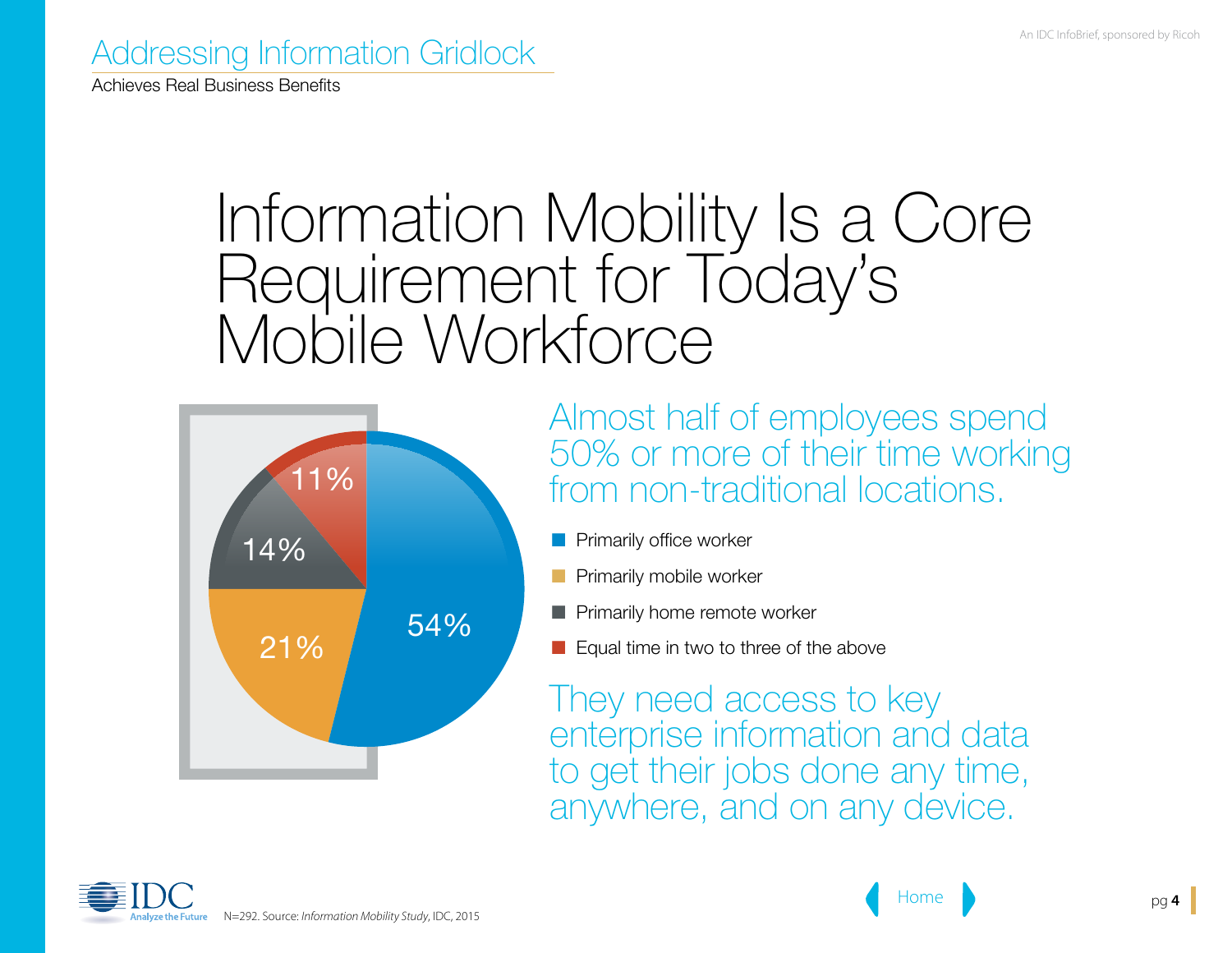Achieves Real Business Benefits

## Few Companies Are Information Mobility Ready

#### IDC Categorized Respondents Into Four Levels of Information Mobility



Only 17% of companies in the study had the highest level of information mobility; remaining 83% risk falling further behind.

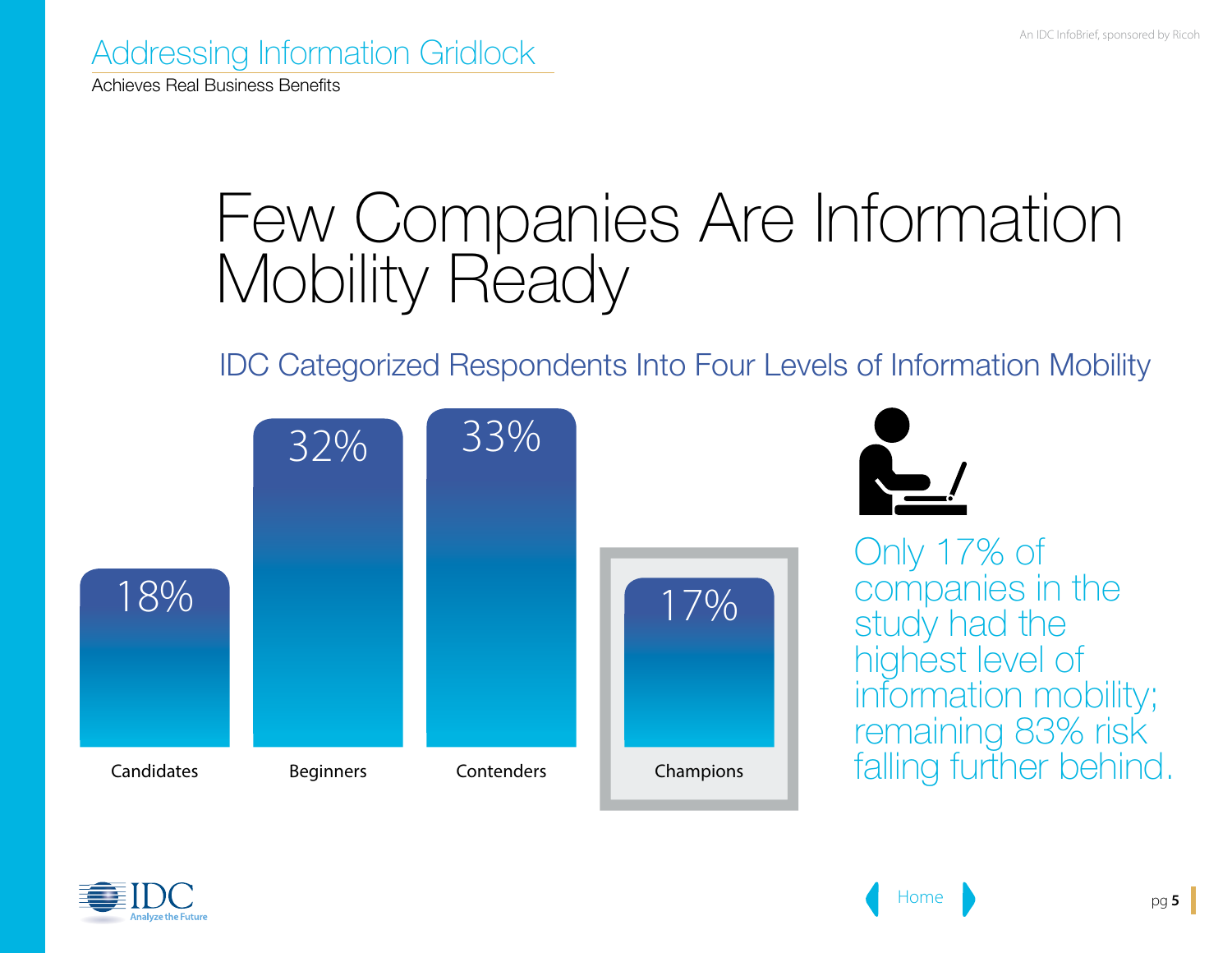Achieves Real Business Benefits

### Many Business Workflows Are Still Not Electronic and Not Optimized Across Departments

Automation of Core Business Process Document Workflows



Business Process Workflows Integration Across Departments



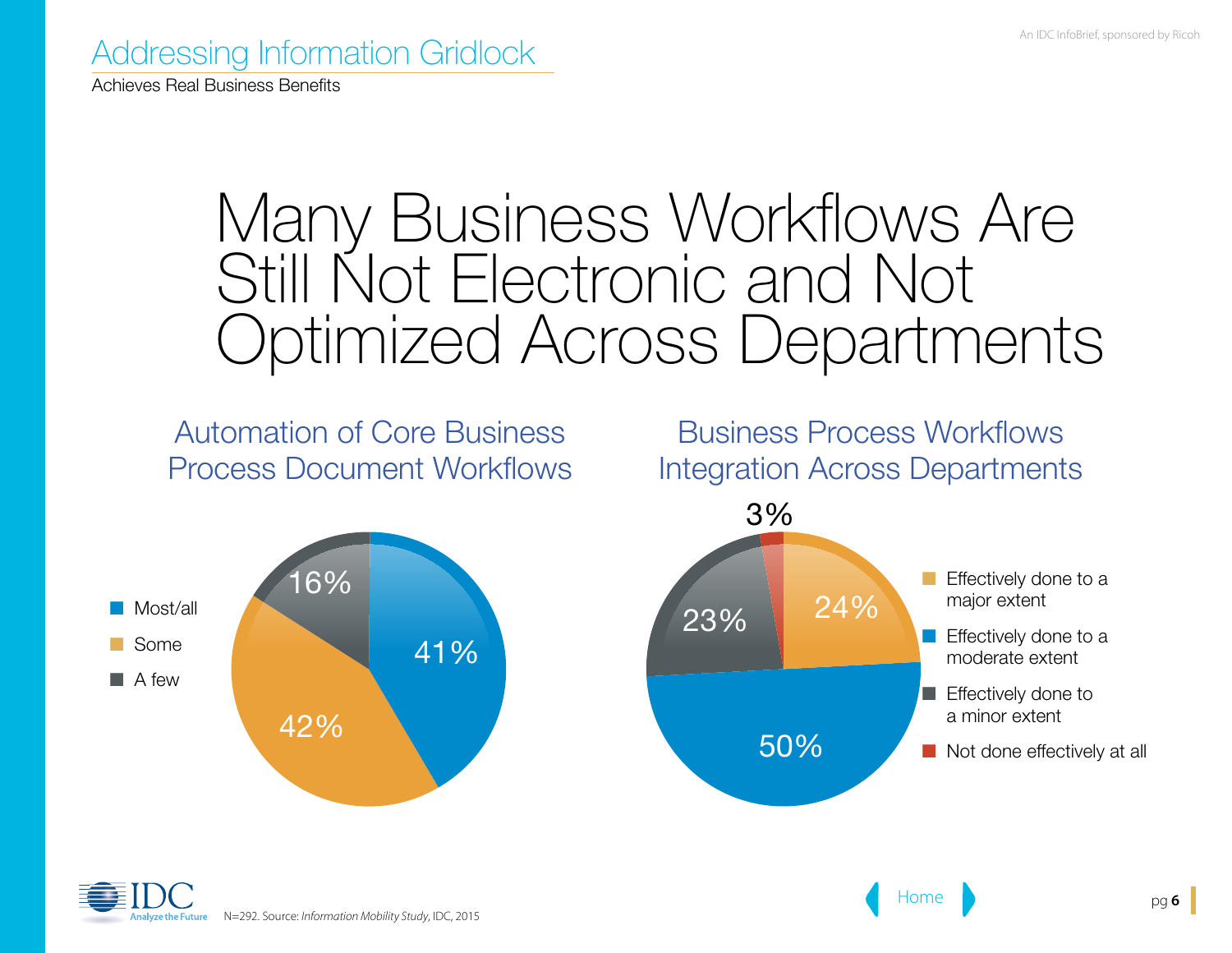Achieves Real Business Benefits

### Organizations Are Still Too Dependent on Paper

% Saying Critical Business Data Is Extracted From





Businesses still rely heavily on paper; over 58% rely on paper documents for critical business processes. This leads to suboptimal, inefficient workflows.

N=292. Source: *Information Mobility Study*, IDC, 2015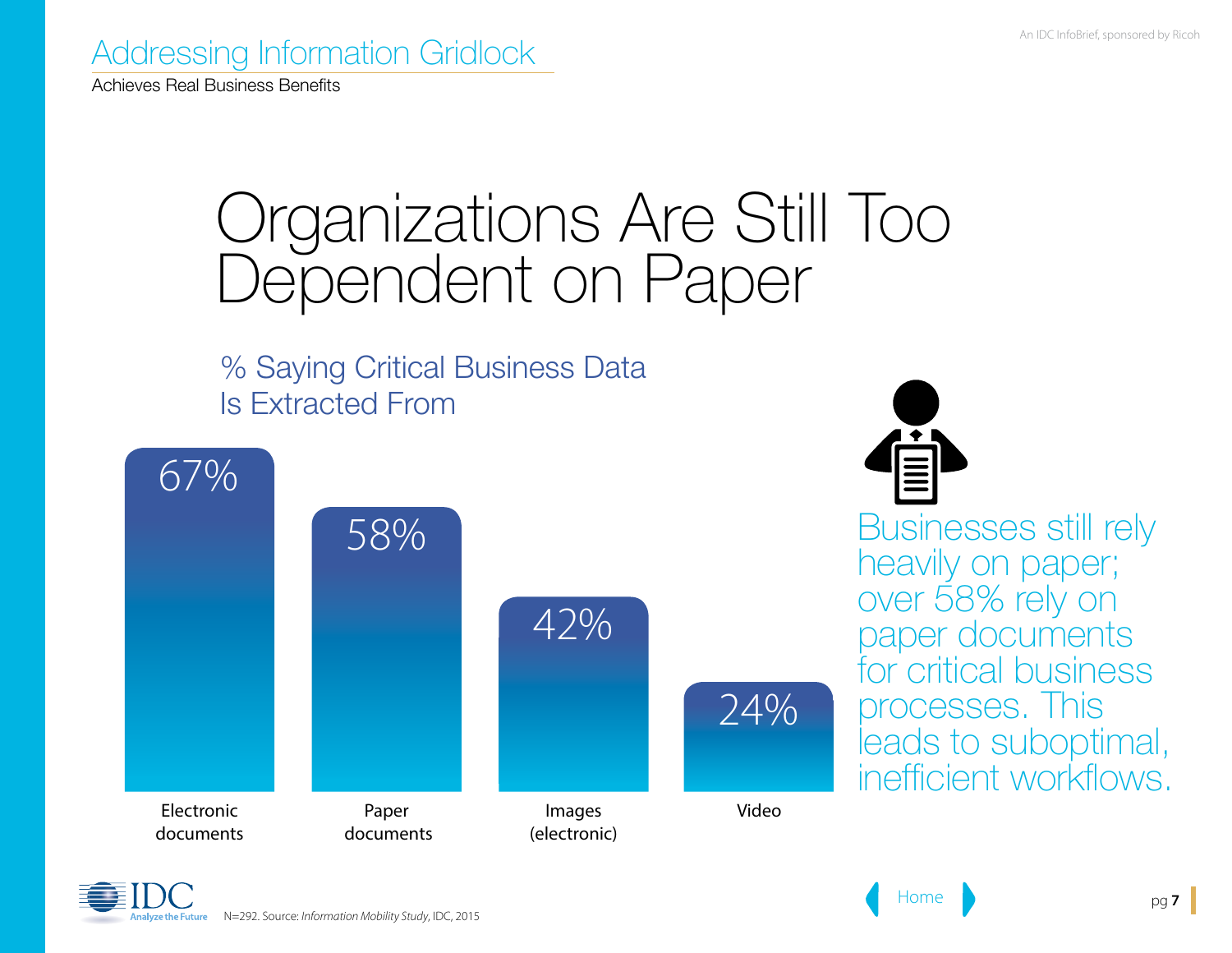Achieves Real Business Benefits

### Employees Lack Adequate Tools to Search Across All Data Repositories

Automation of Core Business Process Document Workflows (% of employees)





% who must access 6+ core information repositories



% who can search across all core information repositories

Half of employees need to access 6+ data repositories, but only 18% of companies enable search across all.

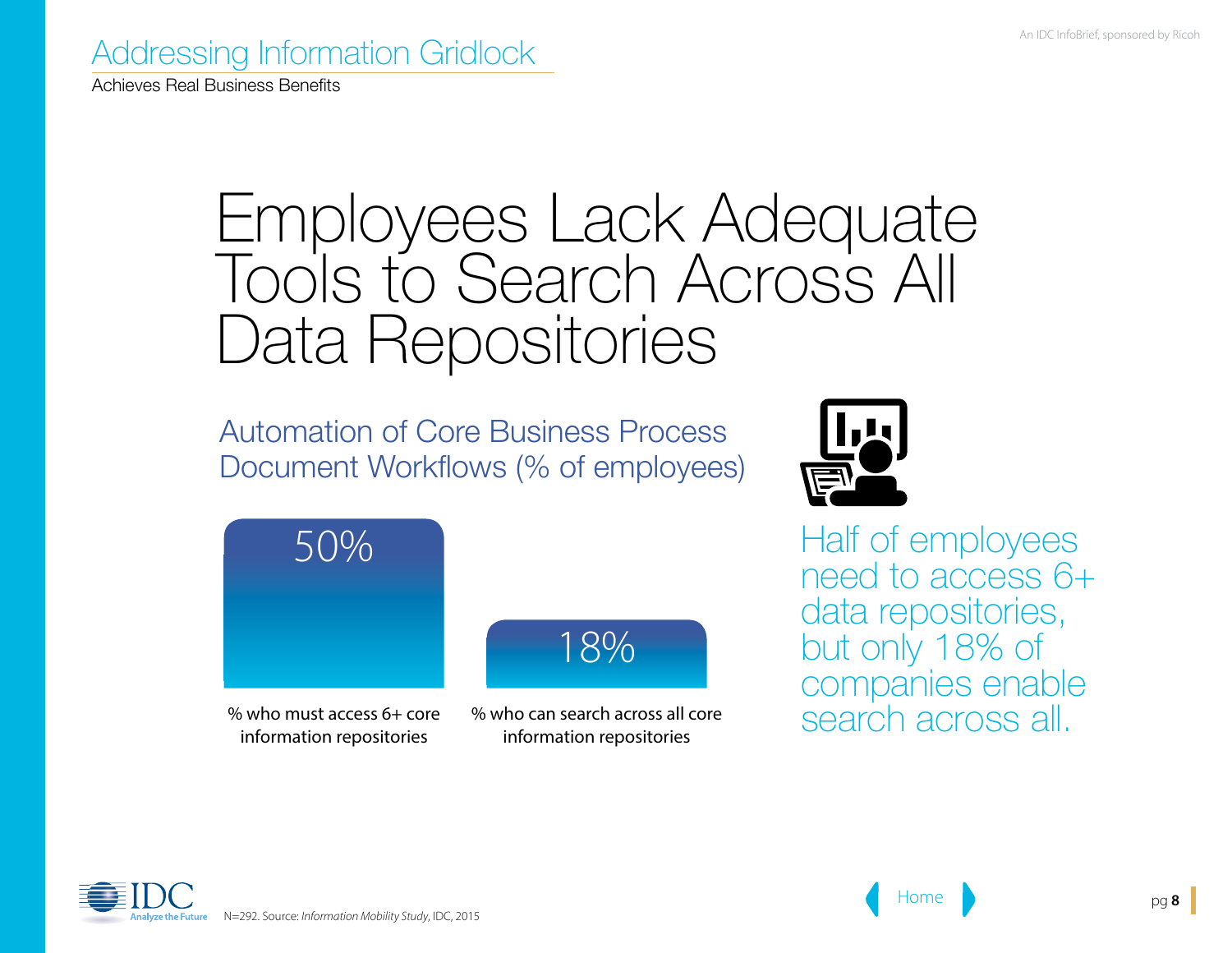Achieves Real Business Benefits

### Almost 40% of Enterprise Information Is Captured In Filing Cabinets or Employees' Heads

Storage of Information and Institutional Knowledge





Without searchable electronic databases, institutional knowledge can walk out the door when employees leave or retire.

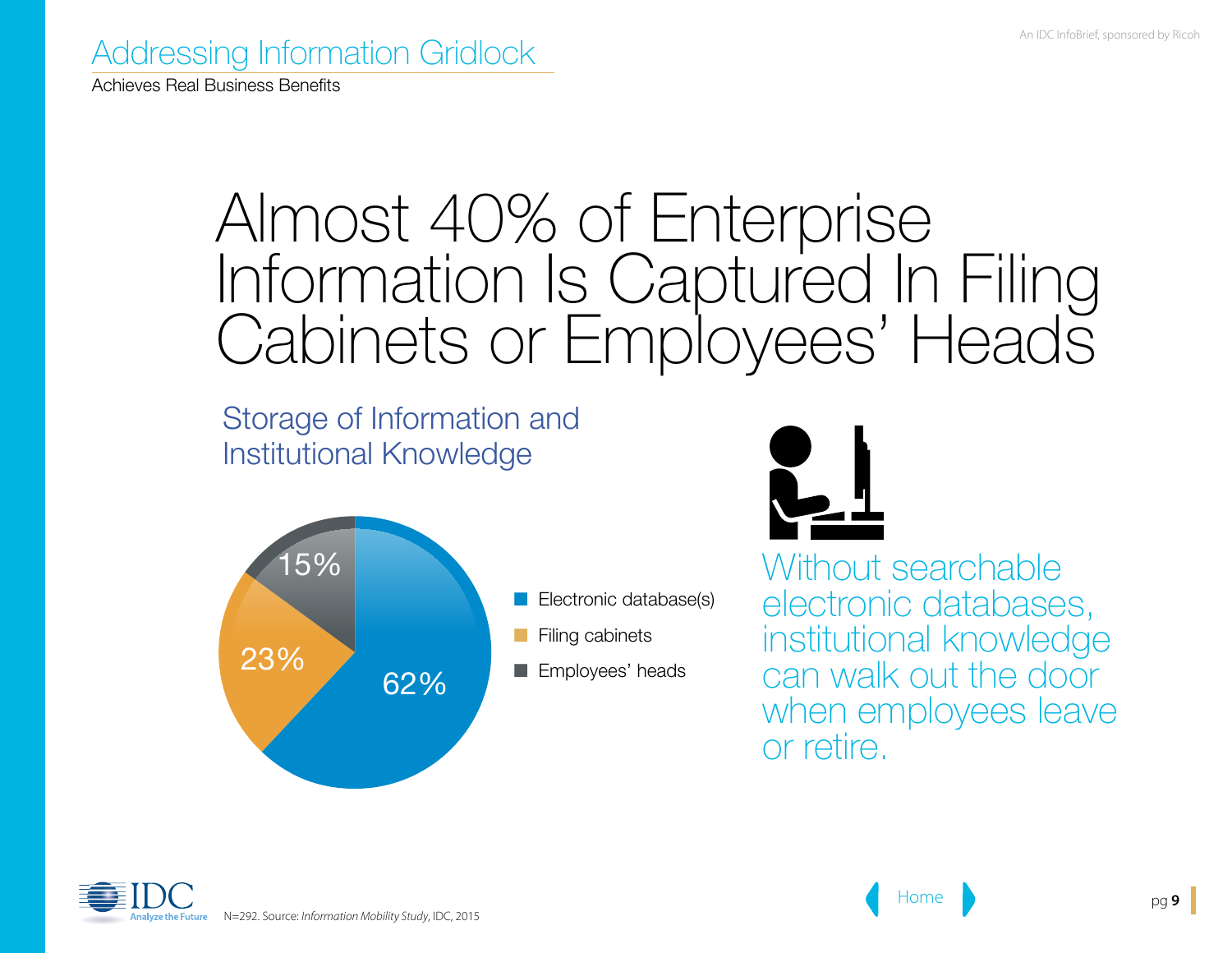Achieves Real Business Benefits

### Collaboration Tool Availability Is Lacking. . .

Provide To All Employees:





Collaboration Tools Web Conferencing



Only 27% of companies provide collaboration tools to all employees, and only 30% provide basic web conferencing - creating a challenge for a mobile workforce.

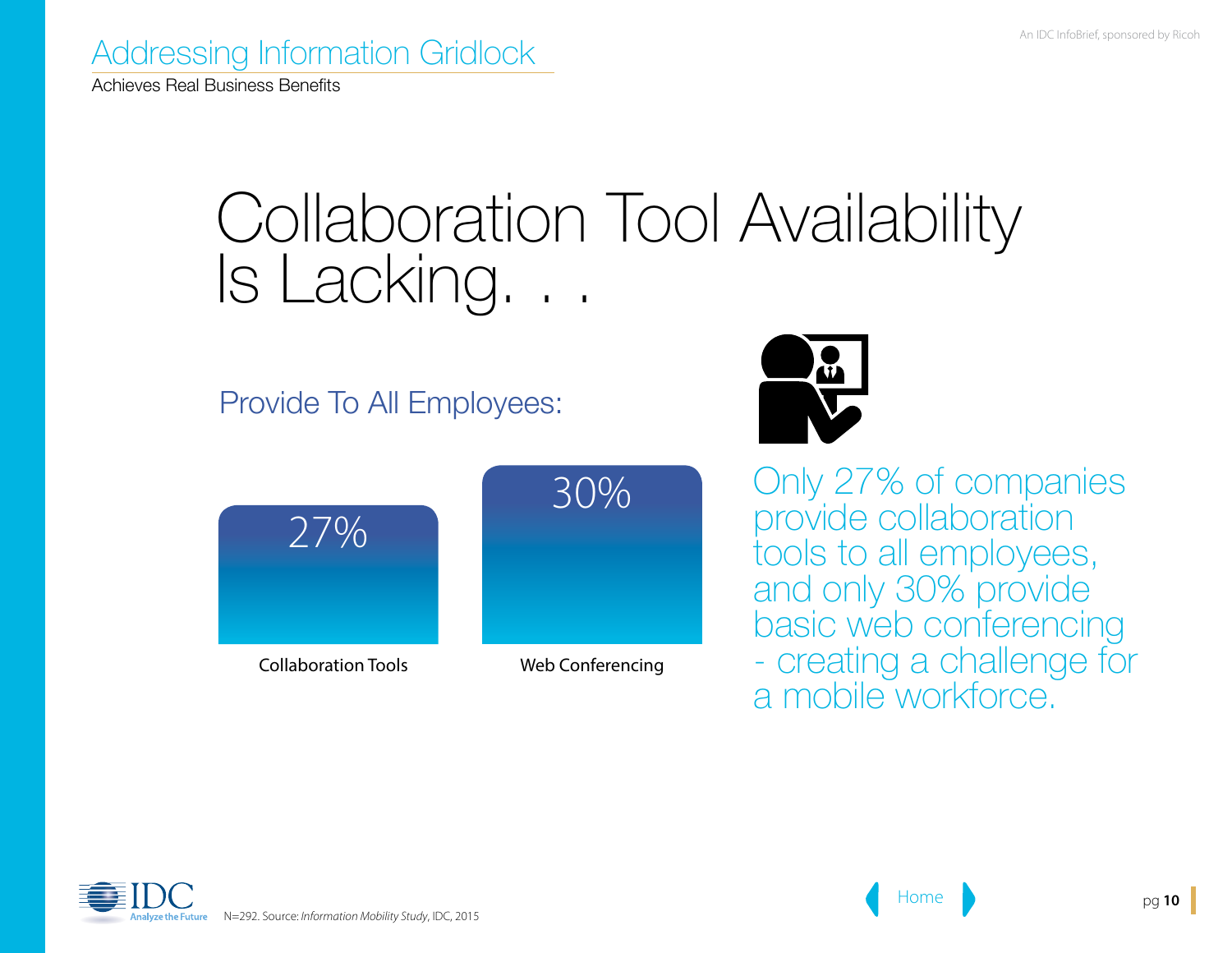Achieves Real Business Benefits

## . . . As Is Cloud and Mobile Platform Support for Information Mobility

Percent of Employees that Can:





Legacy technologies have not caught up to today's mobile workforce.

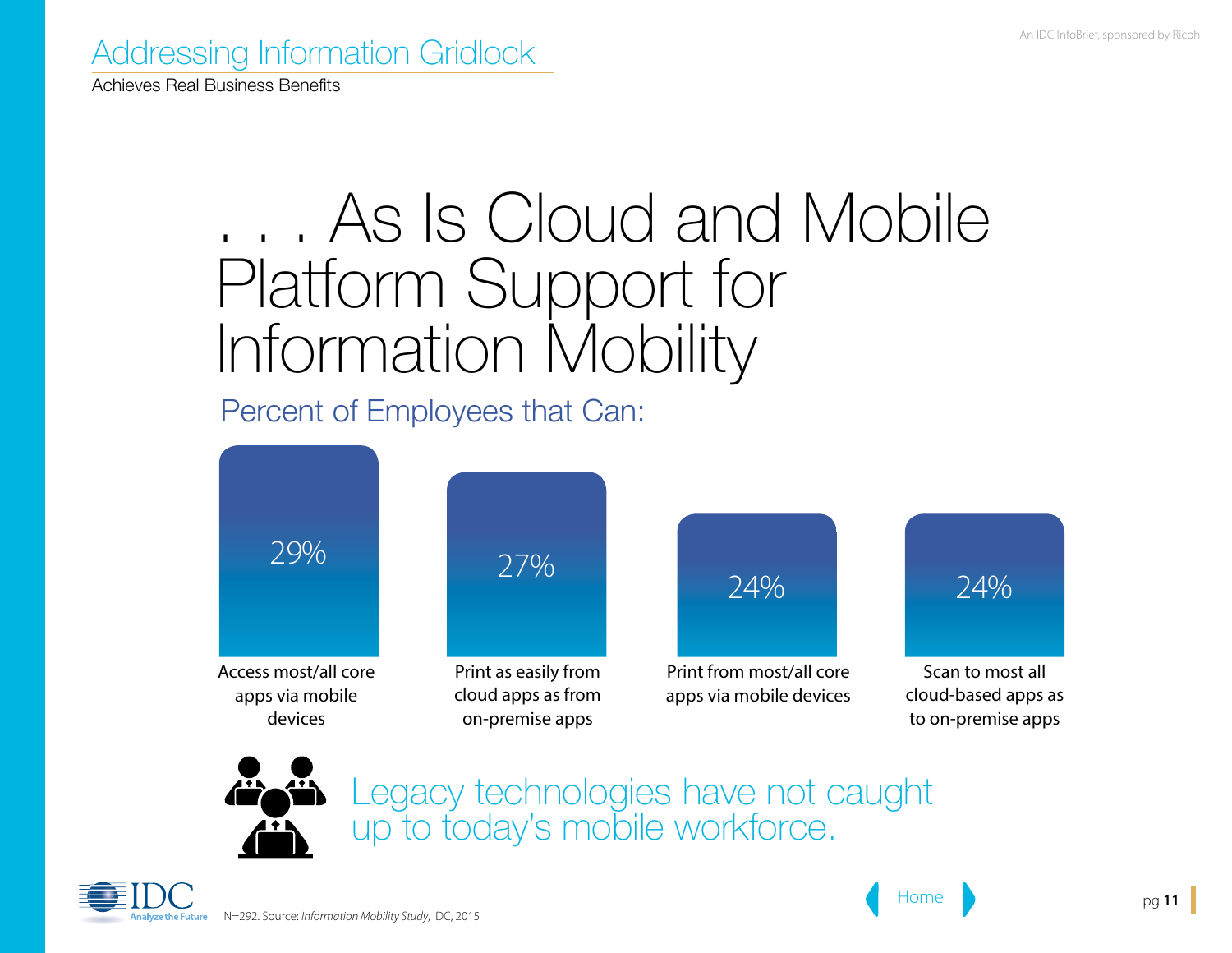Achieves Real Business Benefits

### Support for Key Cloud and Mobile Platforms Is a Blind Spot for Senior Management

Greatest Level of Senior Management Support For. . .





40% or fewer respondents perceive strong senior management support for key platforms that enable employee mobility



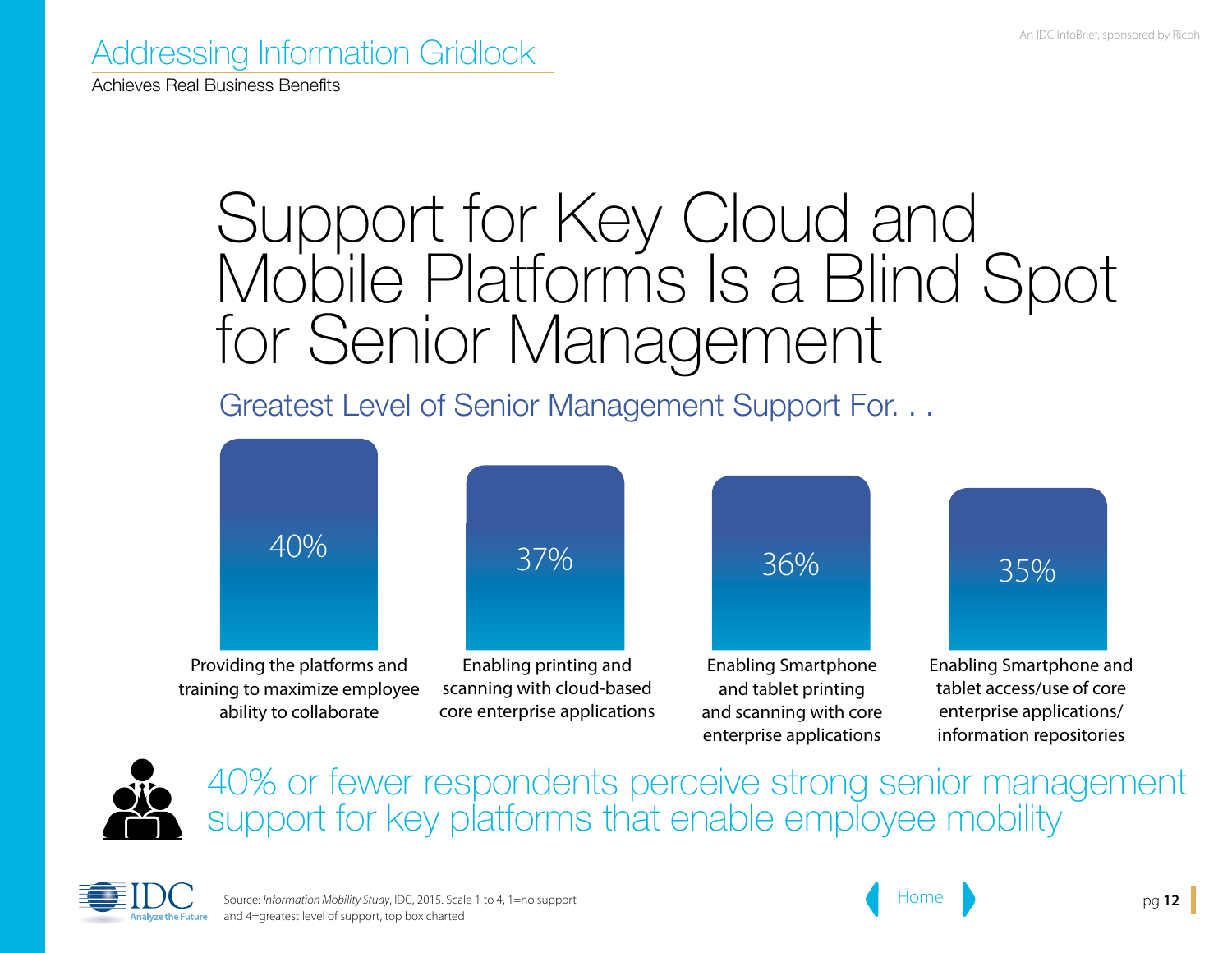Achieves Real Business Benefits

### There Is a Significant Gap Enabling Document Capture on Mobile Devices

Document Capture on Smartphones and Tablets

19%





Over 80% of organizations need to enable document capture on mobile devices, yet fewer than 20% have fully enabled it.

This gap points to the challenge organizations are having keeping up with Need To Enable Fully Enabled mobile technology.

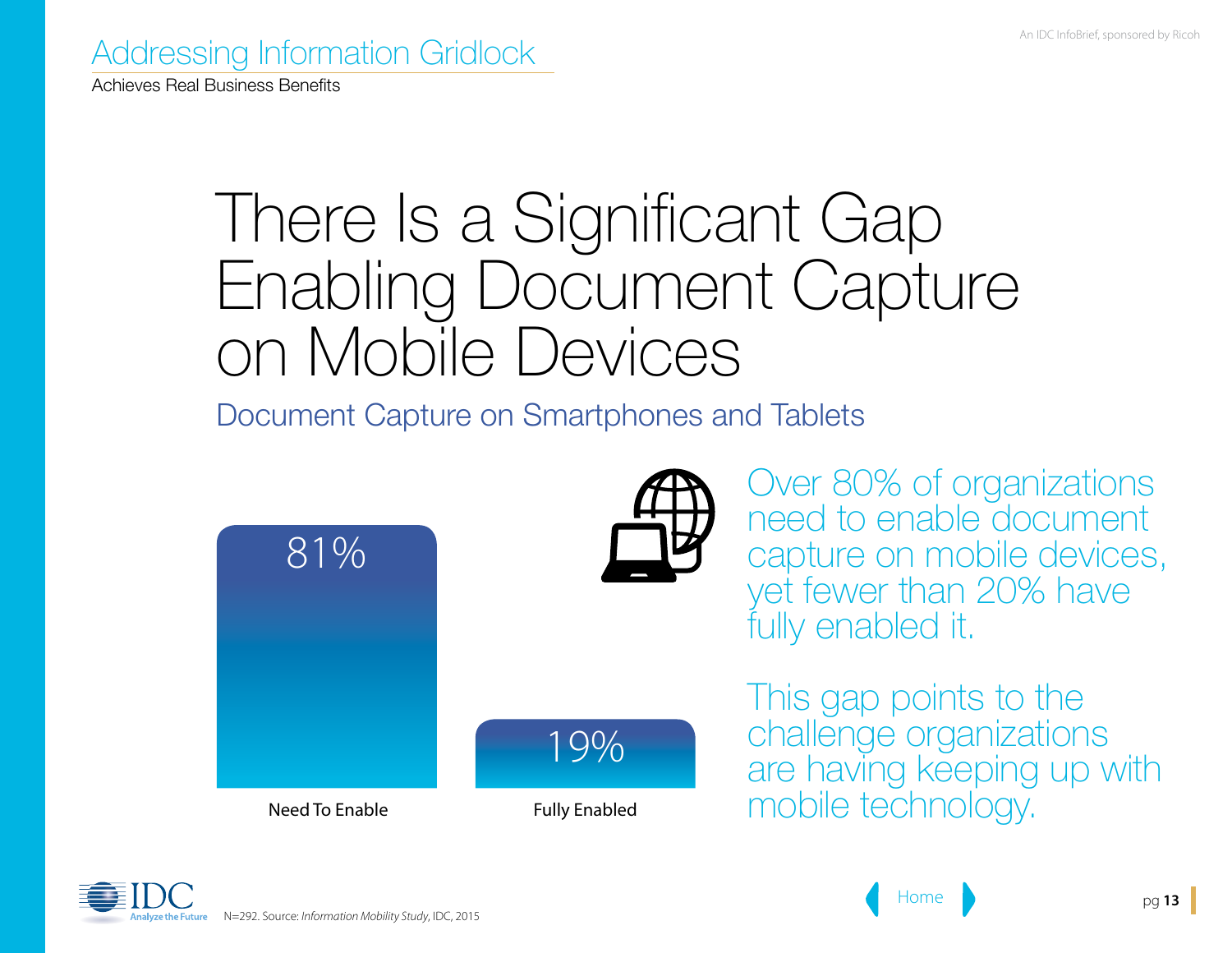Achieves Real Business Benefits

### Information Mobility Has Positive Impact on a Broad Range of Business Metrics...

Those Saying Information Mobility Has Positive Impact On:



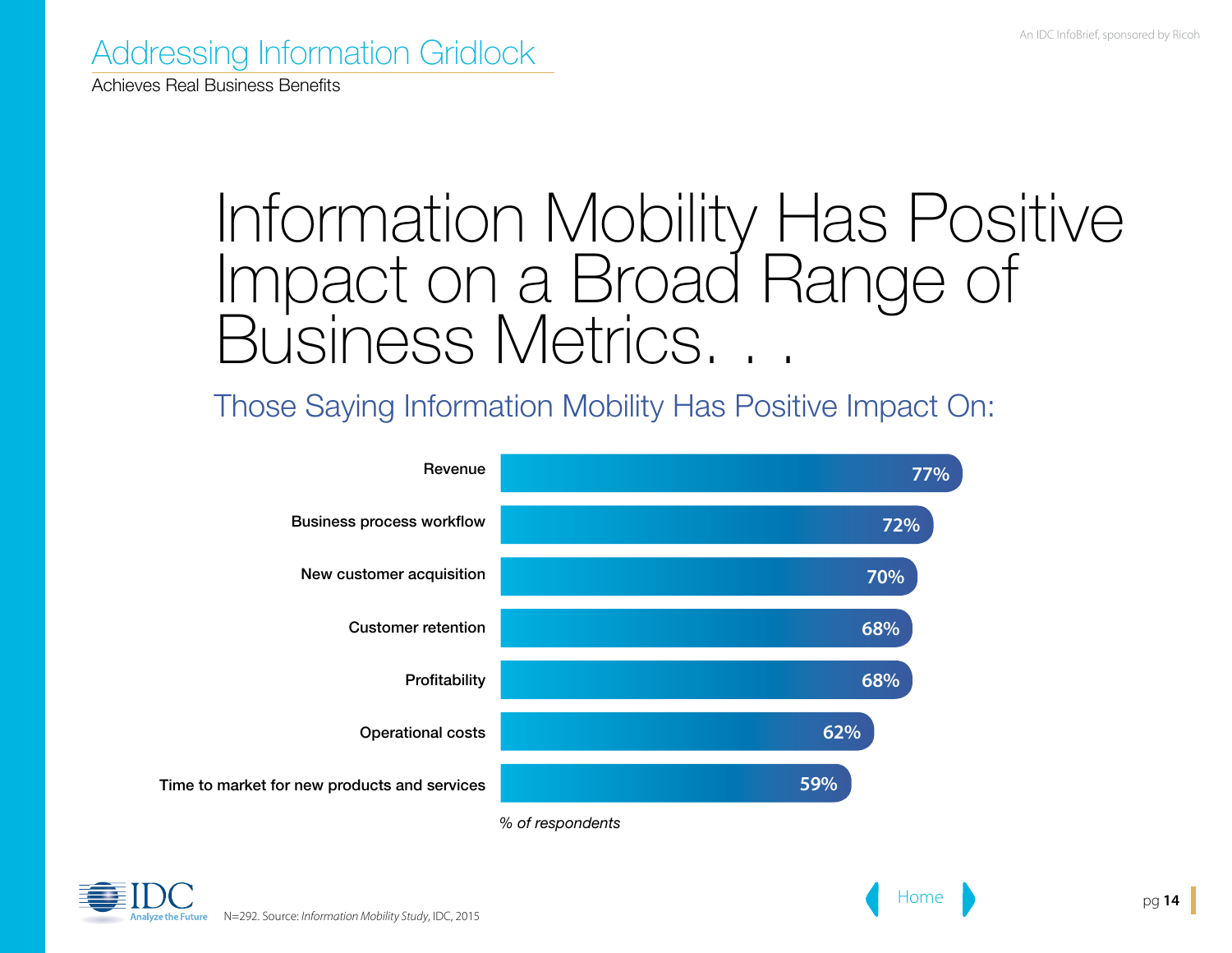Achieves Real Business Benefits

### . . .And Drives Significant, Quantifiable Economic Bénefits

#### Annual Benefit Per Employee



Organizations with the highest information mobility maturity see almost \$25k in annual benefit per employee, combining \$17k in savings from productivity gains and operating cost reductions with \$7.2k in revenue gains.

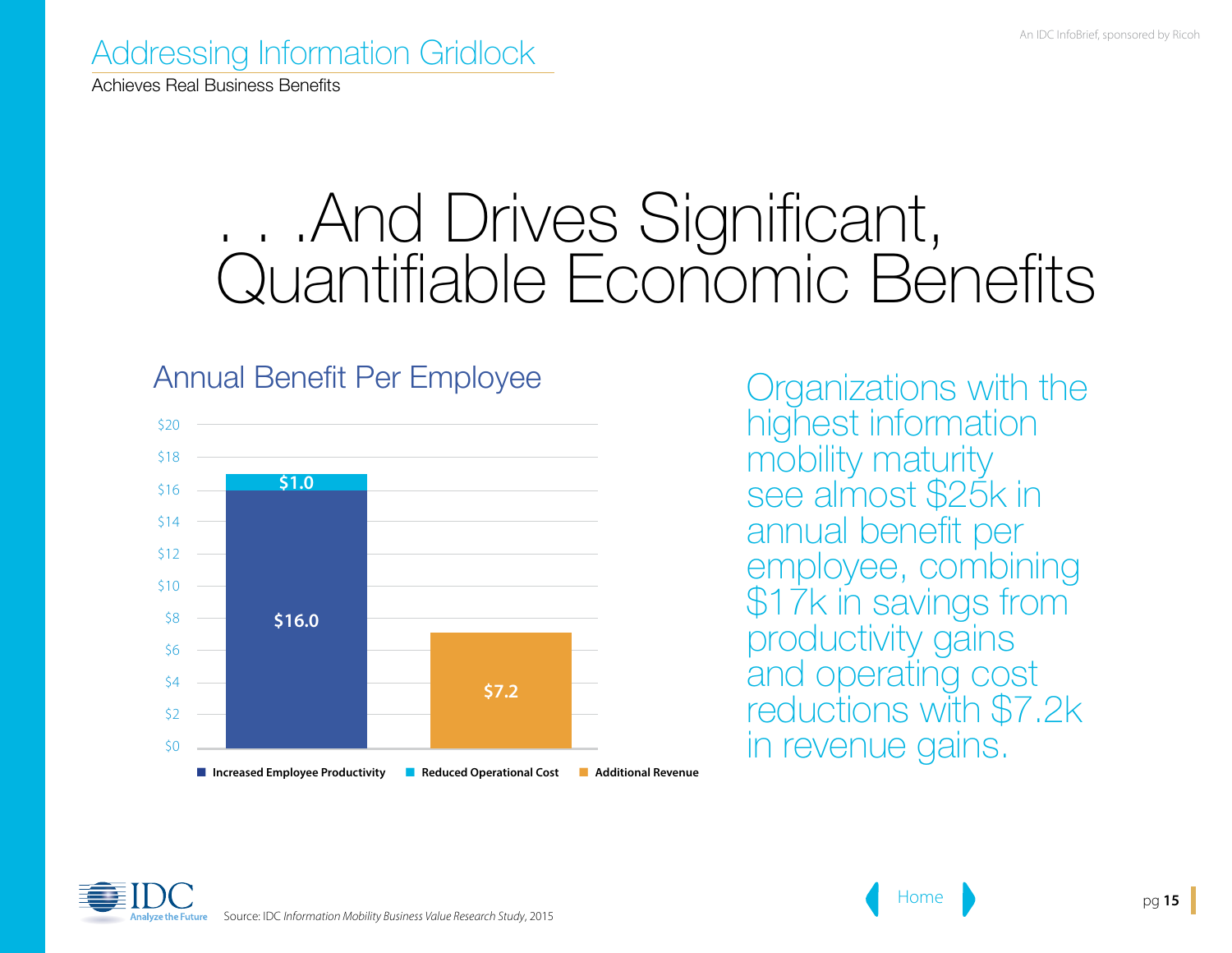Achieves Real Business Benefits

### Technologies Drive Significant Productivity Benefits

#### Employee Productivity Increase by Technology



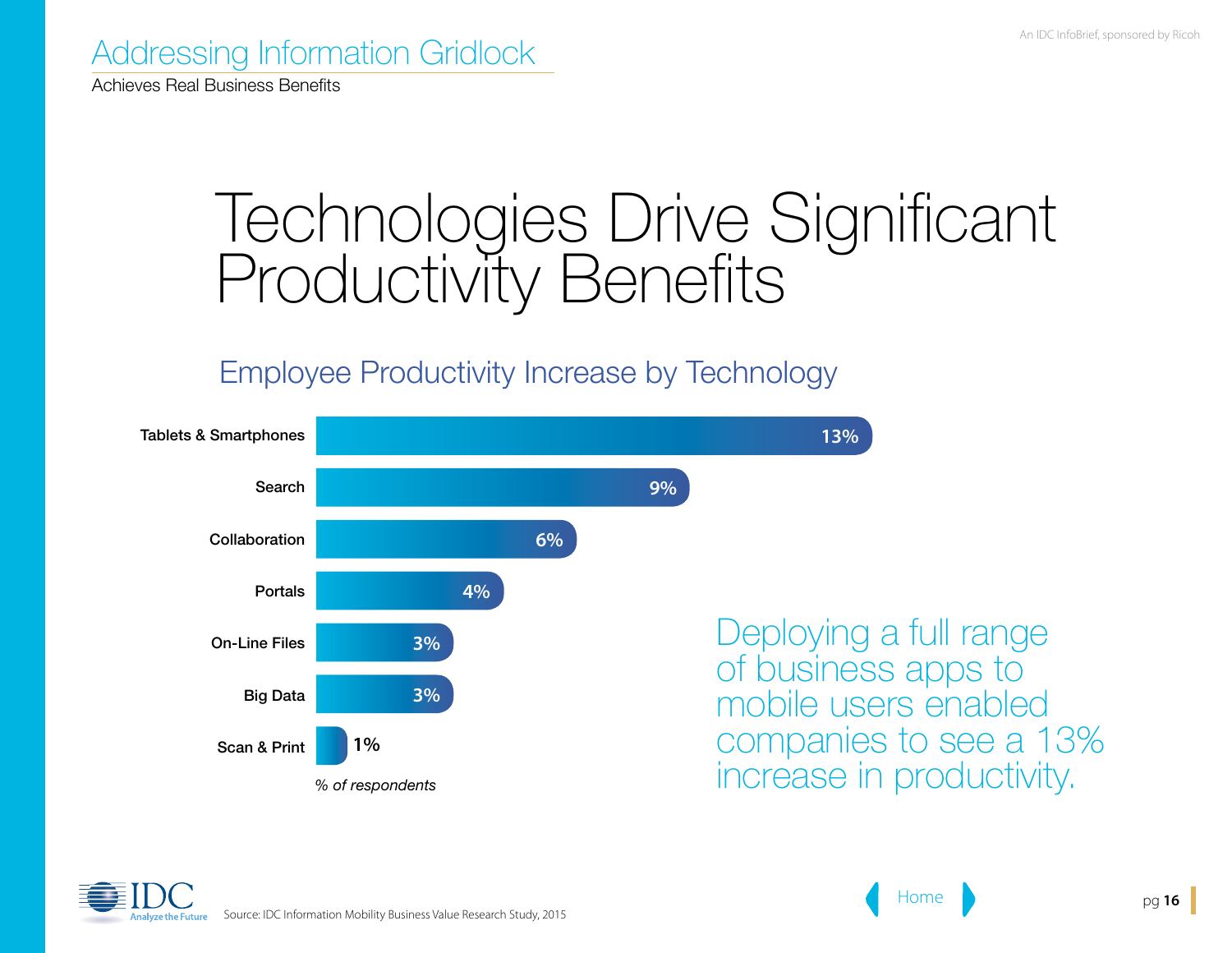Achieves Real Business Benefits

## Information Mobility Maturity Leads to Better Business Outcomes

Key Enablers of Highest Level of Information Mobility:

- Strong senior management support
- Innovative organizational culture where IT supports business outcomes
- Use of information technology like BPM software, enterprise social networks, intelligent capture and search

#### Impact of Info Mobility Maturity on Key KPIs



- — **Revenue**
- — **Business process workflow**
- — **Time to market**
- — **New customer acquisition**
- — **Profitability**
- — **Operational costs (reduction)**

IDC identified four levels of information mobility maturity — Champions, Contenders, Beginners and Candidates — by correlating information mobility to business outcomes. Only 17% of companies fell into the most mature Champion category, meaning that 83% of companies are missing out on major business upside.